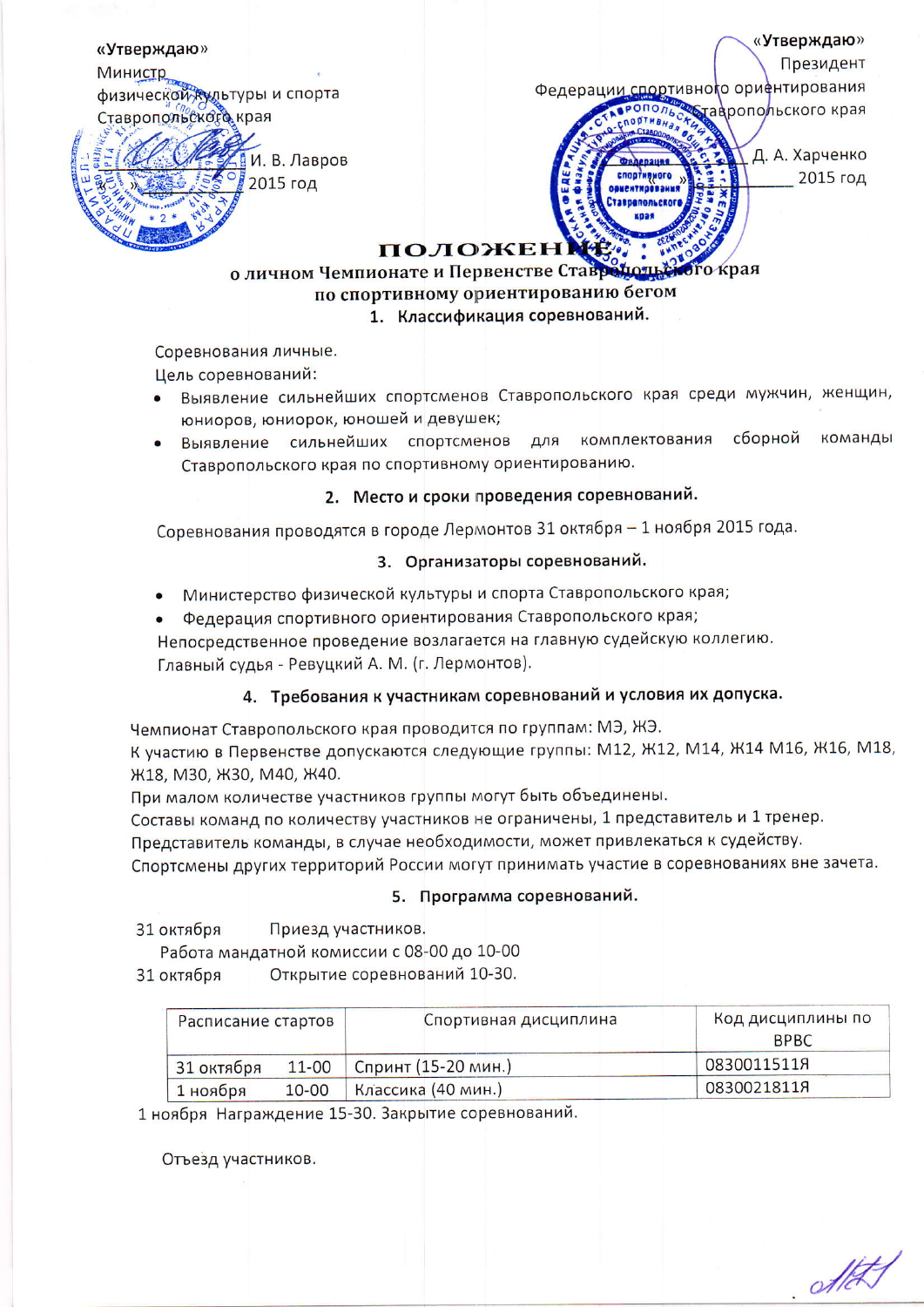#### 6. Условия подведения итогов.

Соревнования лично-командные и проводятся в соответствии с правилами по  $\frac{1}{2}$ спортивному ориентированию, утвержденные приказом Минспортуризма России от апреля 2010 г. № 278.

Победители и призеры Чемпионата и Первенства в личном зачете определяются в каждой возрастной группе в каждом виде программы согласно правил по спортивному ориентированию. В случае объединения групп, победители определяются только в объединенных группах.

## 7. Награждение.

Участники, занявшие призовые места (1, 2, 3) в каждой возрастной группе в каждом виде программы награждаются медалями и грамотами федерации спортивного ориентирования Ставропольского края.

#### 8. Условия финансирования.

Расходы по организации и проведению соревнований несет министерство физической культуры и спорта Ставропольского края (оплата питания судей), федерация спортивного ориентирования Ставропольского края (наградная атрибутика, канцелярские расходы, расходы по подготовке и перевозке инвентаря и оборудования).

Расходы по участию в соревнованиях (проезд, проживание и питание) несут командирующие организации или сами участники.

## 9. Обеспечение безопасности участников и зрителей.

Спортивные соревнования проводятся на спортивных сооружениях, отвечающих требованиям соответствующих правовых актов, действующих на территории Российской Федерации по вопросам обеспечения общественного порядка и безопасности участников и зрителей, а также при условии наличия актов готовности физкультурного или спортивного сооружения к проведению мероприятий, утверждаемых в установленном порядке.

Участие в спортивных соревнованиях осуществляется только при наличии договора о страховании: несчастных случаев, жизни и здоровья, который представляется в мандатную комиссию на каждого участника спортивных соревнований. Страхование участников спортивных соревнований может производиться как за счет бюджетных, так и внебюджетных средств в соответствии с законодательством Российской Федерации и субъектов Российской Федерации.

Во время и в месте проведения соревнований должна находиться машина скорой медицинской помощи и соответствующий медицинский персонал для оказания в случае необходимости скорой медицинской помощи.

Каждый участник должен иметь справку о состоянии здоровья, которая является основанием для допуска к спортивным соревнованиям.

Медицинские осмотры участников спортивных соревнований осуществляются по месту жительства, в сроки, определяемые соответствующими медицинскими учреждениями.

#### 10. Страхование.

Согласно Федерального закона № 329 от 4 декабря 2007 года все участники соревнований обязаны иметь страховой полис от несчастного случая.

Участие в спортивных соревнованиях осуществляется только при наличии договора о страховании: несчастных случаев, жизни и здоровья, который представляется в мандатную комиссию на каждого участника спортивных соревнований. Страхование участников спортивных соревнований может производиться как за счет бюджетных, так и внебюджетных средств в соответствии с законодательством Российской Федерации и субъектов Российской Федерации.